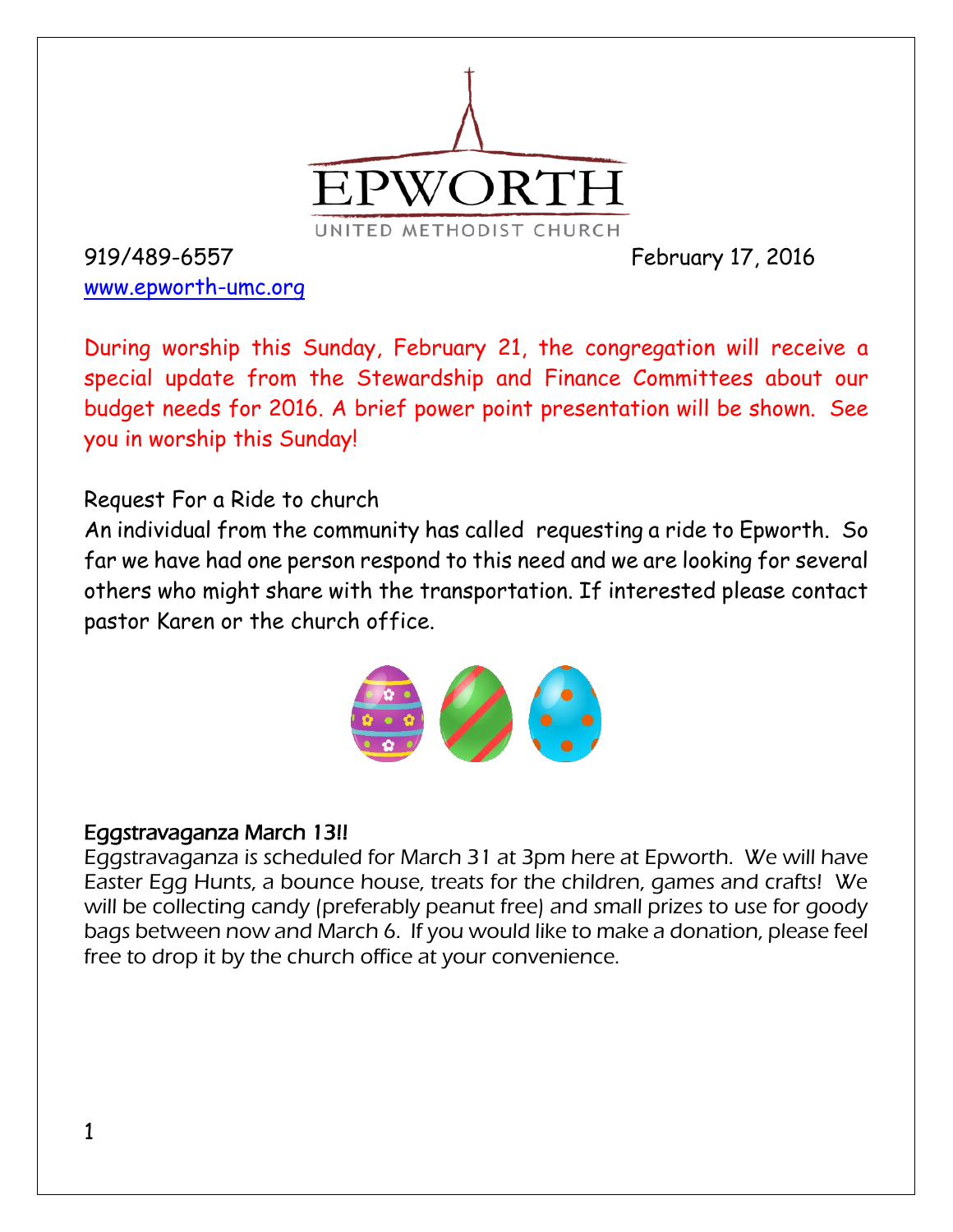### Sunday Night Live is Back!

 $\overline{a}$ 

Sunday Night Live returned February 14 and we had a fantastic crowd! We will be meeting again this week beginning at 5:30.

Children: Our kids will be meeting from 5:30- 6:30 on Sunday evenings with a break for snacks in the middle. Over the next few weeks they will be doing a study based on the movie "Inside Out" discussing emotions and different things they may encounter throughout their daily lives. This Sunday, the children will finish watching the movie in the Youth Room downstairs at 5:30pm.

Adults: Our adults will be meeting from 5:30-6:30 in the Parlor each Sunday evening. You don't have to have children or youth in our Sunday night programming to attend. This study is open to everyone! We will be studying "Renegade Gospel: The Rebel Jesus" by Mike Slaughter. This is the same study that is also taking place on Wednesdays at noon throughout Lent. Here is a summary of the study:

"Who was Jesus, really? Wasn't the central figure to the Christian faith a man who denied all preconceived notions about what God should look like? Wouldn't associating with him have meant joining a rebel movement? Doesn't it still? Renegade Gospel is a church study that challenges believers to come to terms with the real Jesus—the rebel Jesus."

Topics each week include:

- Discovering the Rebel Jesus
- Revolutionary Lifestyle
- The Most Important Question You Will Ever Have to Answer
- Seeing Jesus Today
- The Way of the Cross
- Resurrection

Youth: Our Youth will be meeting at 5:30 in the Fellowship Hall for dinner, followed by programs, study and fellowship from 6- 7pm. The focus for this semester is seeing Jesus as the light in our world, and exploring his many other roles.

#### What's different this time?

- We will not be having a combined fellowship dinner each Sunday evening, although we are working on plans to have dinner perhaps once a month during Sunday Night Live. More information will be available soon. The youth will still have dinner in the fellowship hall each Sunday.
- There will be a snack time for our children during their study time.

#### Why is this an important ministry?

- Sunday Night Live provides an opportunity for the entire family to be able to come to church on Sunday evenings and be formed spiritually.
- By offering programs for children, youth, and adults there is something for everyone!
- This ministry allows time for fellowship. In the midst of a crazy and chaotic world, it carves out a space to get to know one another, to share in struggles together, and to grow closer to Jesus.
- This is a wonderful opportunity for people to serve in youth and children's ministry and grow closer to these young disciples.
- $\bullet$
- How Can I Help?
	- We are looking for people who would be willing to provide snacks for our children each Sunday.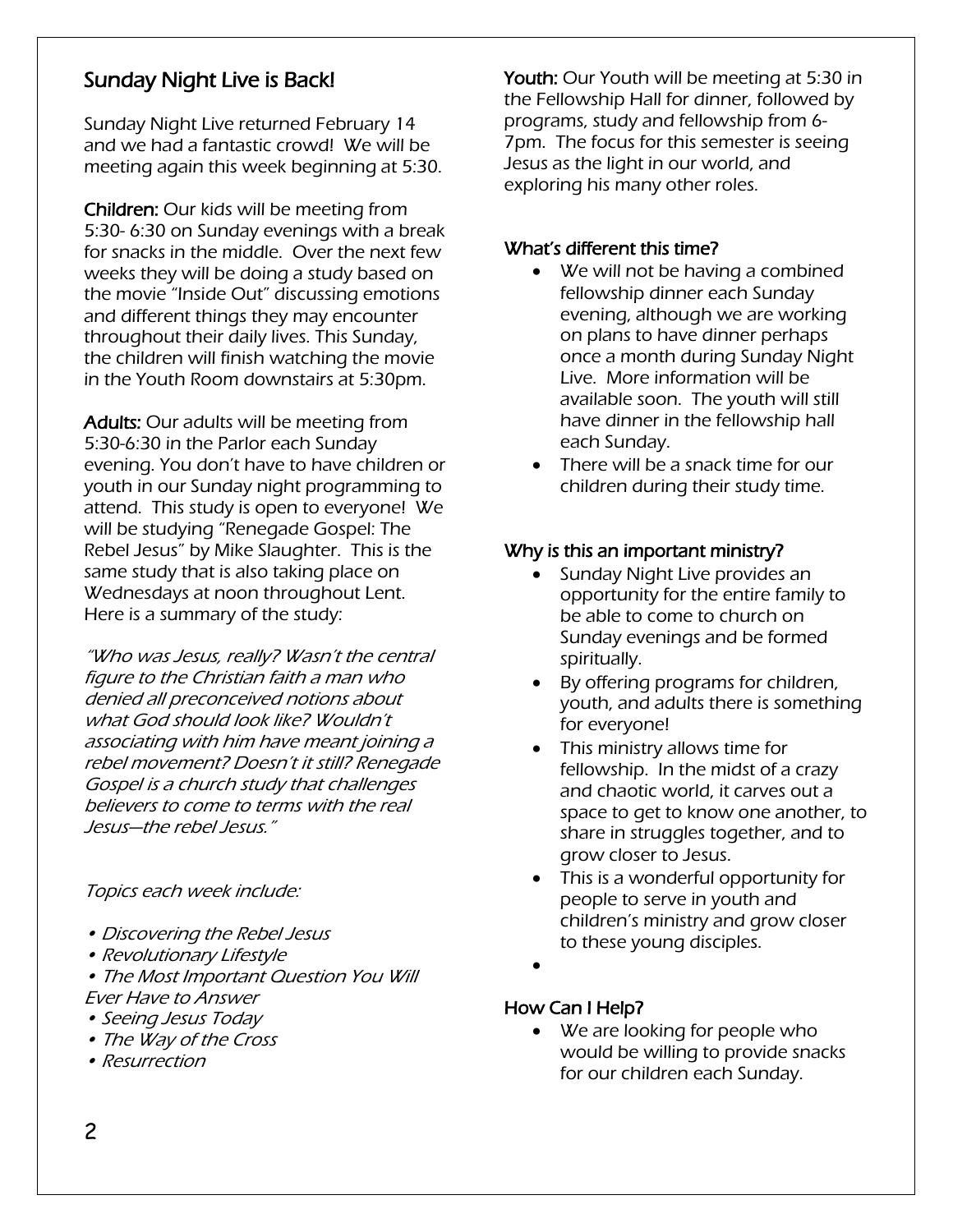o o o

- o Ideally snacks would include things like apple slices, grapes, boxes of raisins, graham crackers, goldfish, cheerios-Simple snacks that are finger foods but still nutritious.
- o We'd love for our snack people to sign up for a week, and stay to hang out with the children and get to know them a little. This is a wonderful way to nurture the
- o Little ones here at Epworth UMC .
- Sign-up to be a helper for a week. We know that it's a big commitment to come every Sunday to help, but if can sign up for just one week you would make a huge difference in the lives of these children. Helpers would be asked to help with crafts, assisting children in listening and understanding the Bible story, and getting to know the children as well.
- If you would be willing to volunteer, SNL will be meeting on the following Sundays:February 14
	- o February 21
	- o February 28
	- o March 6
	- o (We will have a break for a few weeks because of Eggstravaganza, Crop Walk and Easter)
	- o April 3
	- o April 10
- To sign up, simply call the church office (919-489-6557) and let us know if you'd like to do snacks or help (or both!) and what week works for you. You can also email Laura or Karen

#### We are so excited to start back in this wonderful ministry! See you on Sunday!

#### **www.epworth-umc.org**

#### **EPWORTH UNITED METHODIST CHURCH, 3002 Hope Valley Rd.,**

**Durham, NC 27707 919-489-6557**

Rev. Karen H. Whitaker, Senior Pastor 919-210-6839 (cell) kwhitaker@epworth-umc.org

Rev. Laura Wittman, Associate Pastor 919-666-8774 (cell) lwittman@epworth-umc.org

Kim Philpott, Director of Music kphilpott@epworth-umc.org

Meg Bass, Financial Manager mbass@epworth-umc.org

Dona Gamble, Administrative Secretary [dgamble@epworth-umc.org](mailto:dgamble@epworth-umc.org)

Joyce Dalgleish, Interim Youth Director 919-489-6557

Dr. Fred Ibberson, Organist fred.ibberson@gmail.com

Gail Heath, Preschool Director 919-489-6098 director@epworth-preschool.org

Marcey Harp, Nursery Director nursery@epworth-umc.org

Marlin Lennon, Sexton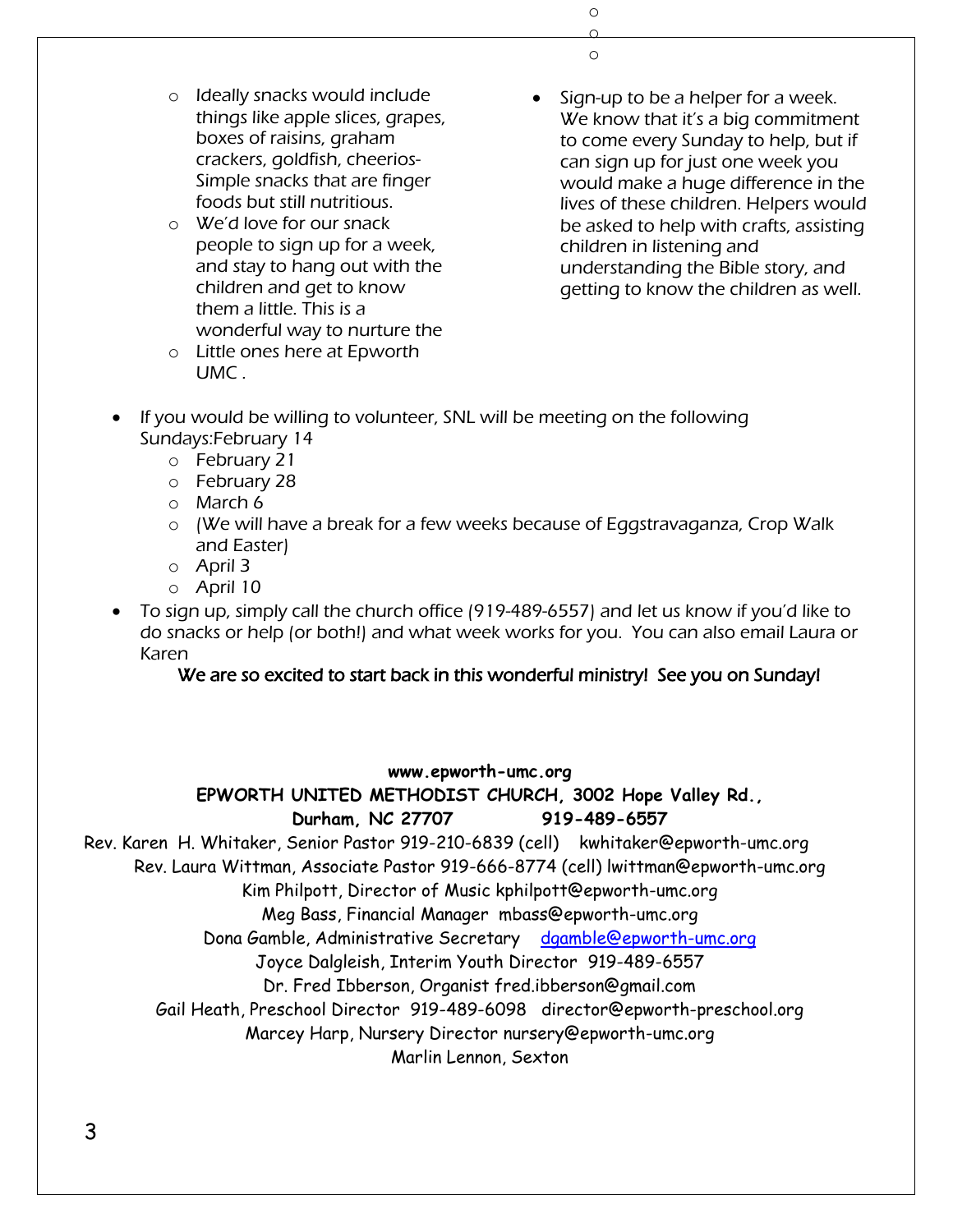## **SUNDAY, February 21, 2016 Second Sunday in Lent 8:30 and 11:00 Worship**

Sermon "Jesus on the Road" Rev. Karen H. Whitaker Scripture: Psalm 27, Philippians 3: 17 – 4: 1, Luke 13: 31-35 Hymns "The God of Abraham Praise" "O Love, How Deep" "I Am Thine, O Lord"

## **9:00 Worship**

Sermon "Who Comes in the Name of the Lord?" Rev. Laura Wittman Scripture: Philippians 3: 17 – 4: 1, Luke 13: 31-35 Songs "Our God" "Lead Me to the Cross" "The Wonderful Cross" "Come Thou Fount, Come Thou King"

**Liturgists** 8:30 Maureen Oakes 11:00 Kenneth Roberts **Ushers** Dave Harlow, Belo Shelton, Jay Hallan, Bob Hodgins **Altar Guild** Laurel and Charlie Rose, Nancy Myers **Nursery** Marcie Harp, Theresa Shebalin, Sarah Gurley, Jennifer Browning **Counters** Joyce Dalgleish, Marvin Carver **Acolyte** Caroline Mumford **Youth Reader** Virginia Nadworny **Crucifer** Jerush Christopher **Bus Driver** Joe Gibbs **Greeters** Elaine Herndon, Bert Grider **Altar Flowers** are given to the glory of God and in loving memory of Arned Hinshaw by Virginia Hinshaw.

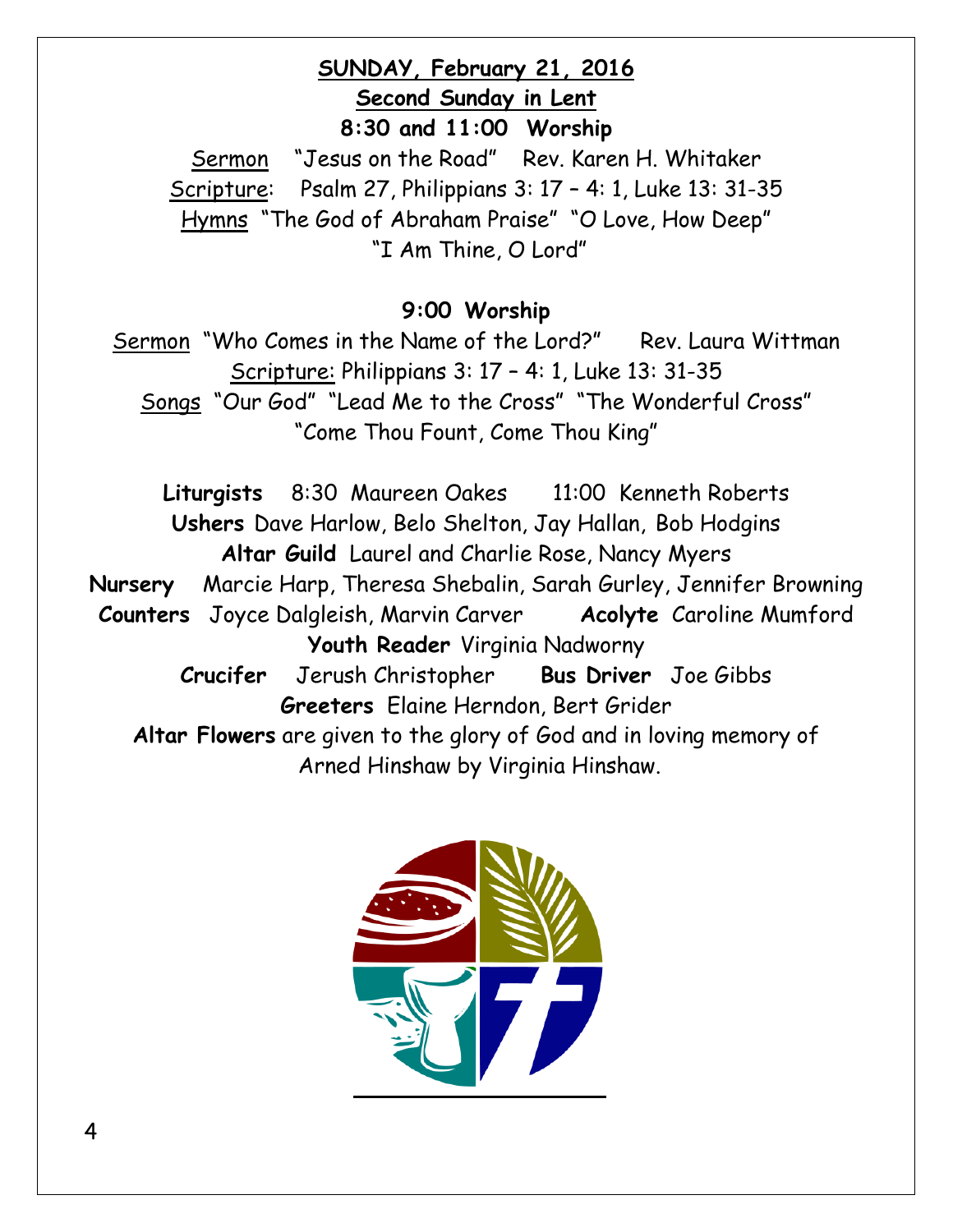# UNTED METHODIST WOMEN UPDATE

LOVING HANDS MEAL Thank you to everyone who supplied food and helped serve the Loving Hands Meal on February 14, 2016! We served 170 people and it was a huge success thanks to your support! Our next meal is scheduled for April 10. Many thanks.

UMW's GENERAL MEETING will be this Sunday, Feb. 21st, in the Fellowship Hall following the 11:00 a.m. service. Ann Williams will be our speaker. She and her husband, Herb, (Epworth Members) were the founders of Urban Ministries of Durham. Everyone is invited to come hear their very interesting story about the early days of Urban Ministries. In support of Urban Ministries, we are collecting new socks and underwear for men or women.

THE SUSANNA CIRCLE will have a planning meeting at Epworth on Monday, Feb. 22 at 1:30. All visitors will be welcomed. It would be a good time to learn about United Methodist Women. Hope to see you there!



SPRING GARDEN-CLEAN UP Volunteers of all ages are needed on Sat., March 5, from 9 a.m. til noon… Bring your gloves and garden tools. Donations of mulch, large pots, perennials, and SNACKS will be appreciated. Contact Leanna Murphy Dono if you have questions. MurphyLK2@yahoo.com or phone 513-543-3472.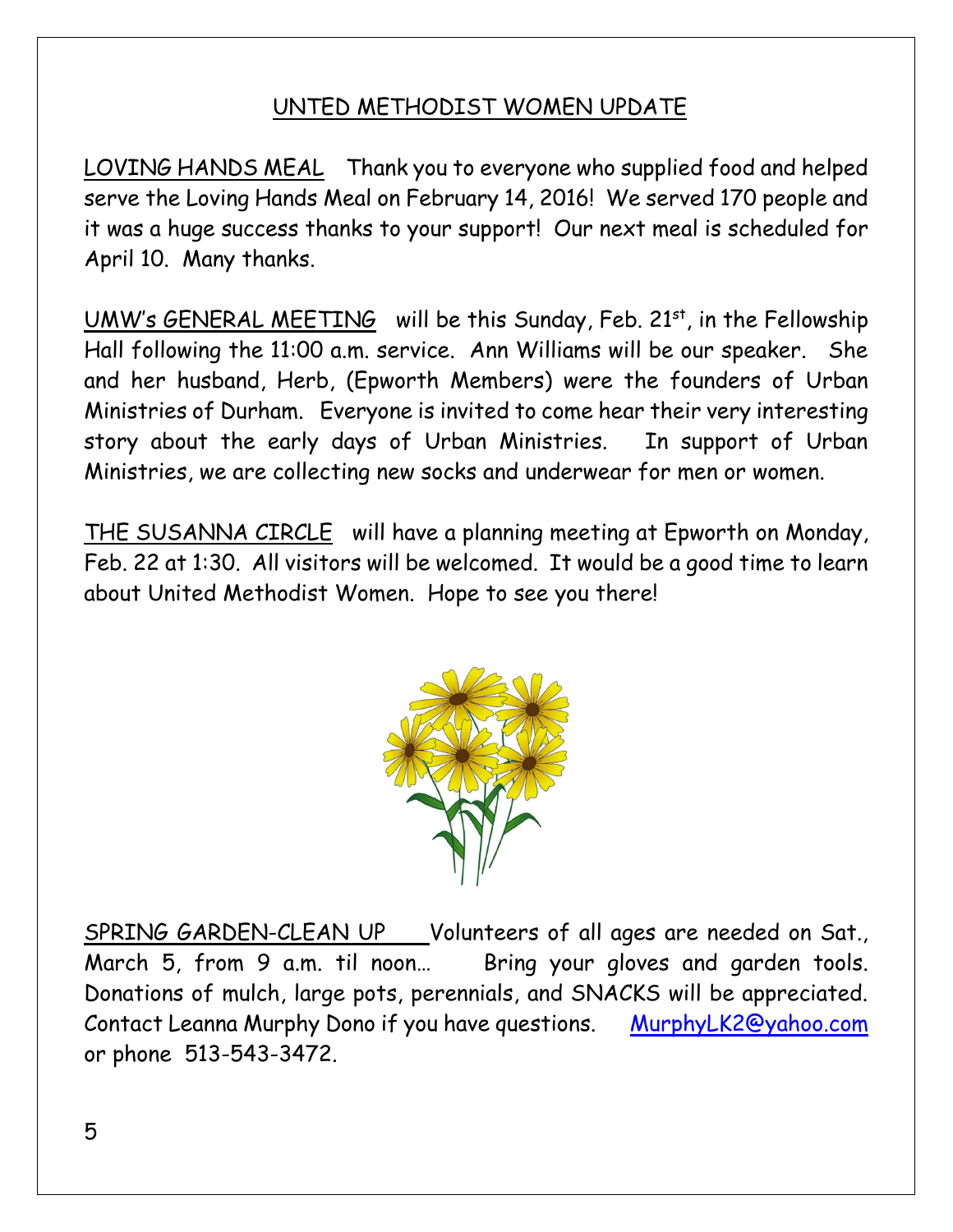# **YOUTH NEWS & NOTES:**

40-Day Bible Challenge is going strong! Keep up the good work with your readings! Copies of the Challenge are on the bulletin board in the church office. Everyone is invited to participate. There's plenty of time to catch up! Service Opportunity: An acolyte and crucifer are needed for the Holy Thursday service on March  $24<sup>th</sup>$  at 7:00 p.m. If you are able to serve for this important service please let Joyce know.

# **Youth Ministry Saints for this week:**

"Chefs" for the UMYF Dinner this Sunday: Nadwornys and Benware/Davis Acolyte: Caroline Mumford

Crucifer: Jerush Christopher

Reader: Virginia Nadworny

Thanks and blessings to the Engels for providing the UMYF dinner last Sunday!

# **Upcoming Special Events:**

Mark your calendars for these upcoming special UMYF events:

March 13<sup>th</sup>: Eggstravaganza

March 20<sup>th</sup>: CROP Walk

March 27<sup>th</sup>: Faster

# **Conference Youth Events:**

Check out these events offered for our youth by the North Carolina Conference of the UMC. These are great opportunities for our youth to grow in their faith with other youth. More details available in the church office. Some events such as ACS, Breakaway and the Appalachian Trail Hike fill up fast:

# ACS (July 18<sup>th</sup>-23<sup>rd</sup>)

Appalachian Trail Hike (July 11<sup>th</sup>-16<sup>th</sup>)

Breakaway (June 20<sup>th</sup>-25<sup>th</sup>)

<u>CYC Retreat</u> (August 12<sup>th</sup>-14<sup>th</sup>)

Kaleidoscope (April 8<sup>th</sup>-10<sup>th</sup>)

Duke Youth Academy provides an opportunity for a class through worship, study, play and service with the Duke Divinity School faculty.

Leader-in-Training at Camp Don Lee offers a four-week intensive leadership development program for older youth.